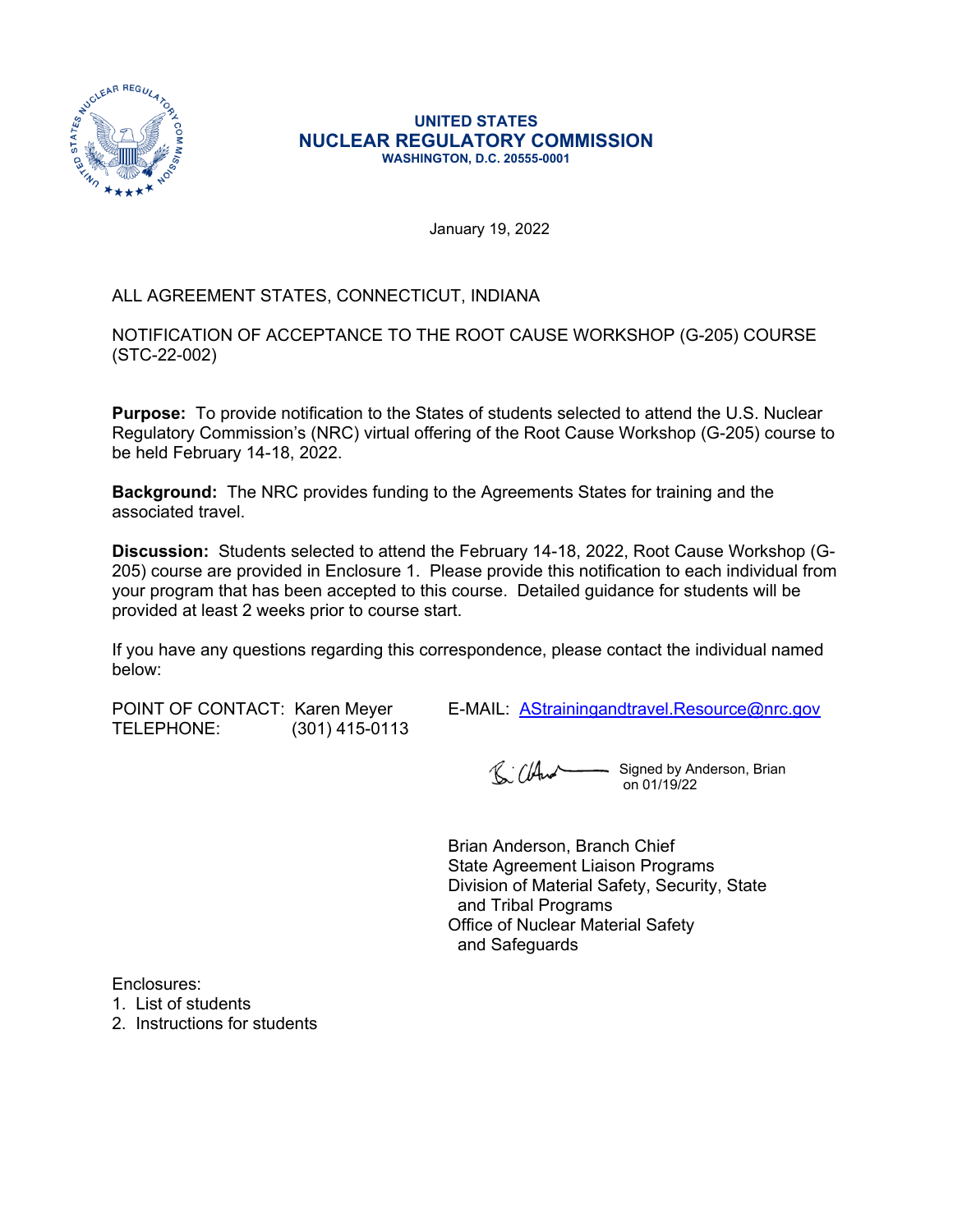### **ROOT CAUSE WORKSHOP (G-205)** February 14-18, 2022 Virtually

| <b>STATE</b>                      | <b>PARTICIPANT</b>       |
|-----------------------------------|--------------------------|
| <b>CONNECTICUT</b>                | Daren Strickland         |
| <b>IOWA</b>                       | <b>Chris Christensen</b> |
| <b>MARYLAND</b>                   | David Fabricante         |
| <b>NEW YORK (SHD)</b>             | Sara McMahon             |
| <b>SOUTH CAROLINA (Materials)</b> | Korina Koci              |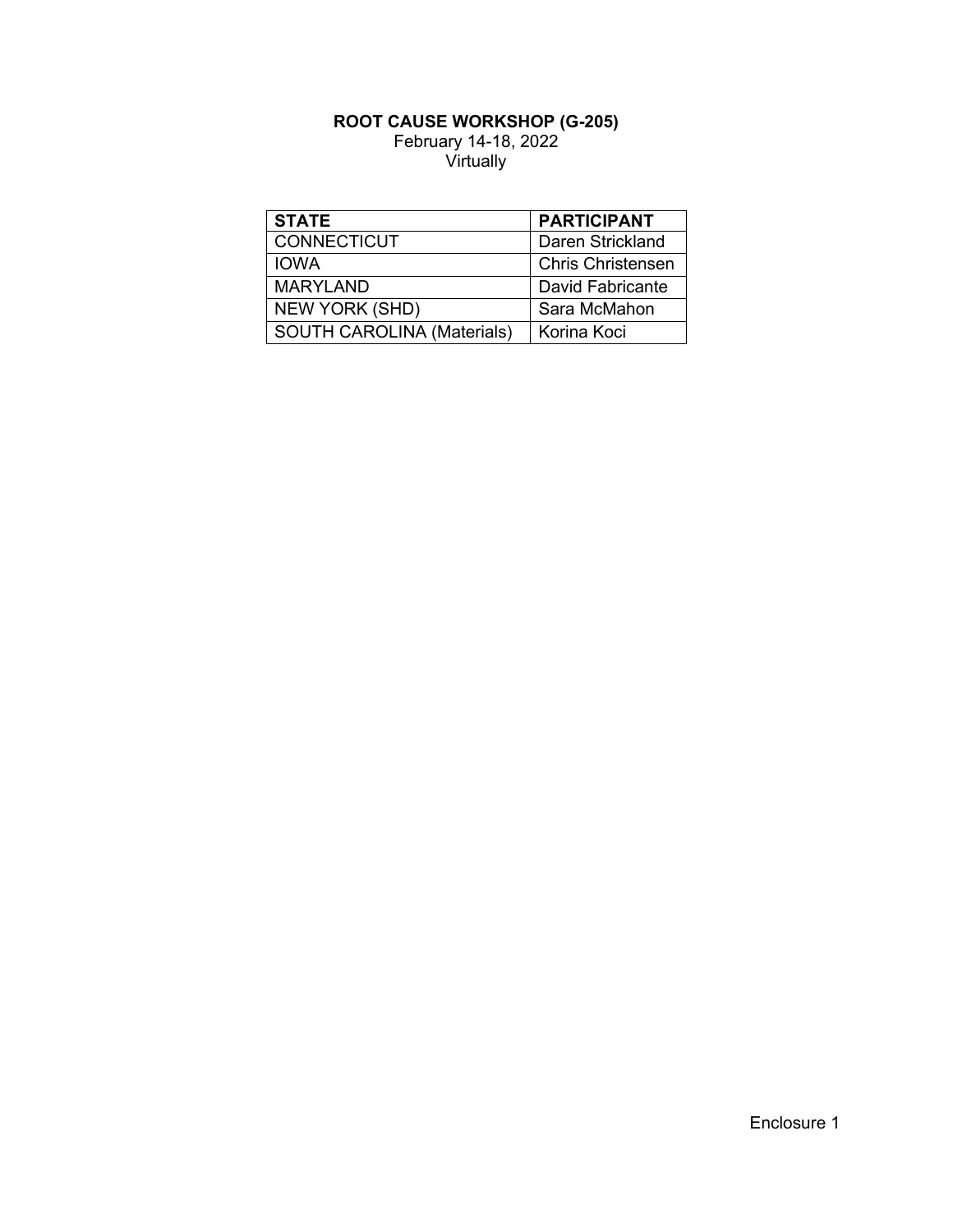### **INSTRUCTIONS TO STUDENTS**

**ACCEPTANCE**: Individuals listed in Enclosure 1 have been accepted for participation in the Root Cause Workshop (G-205) course. This course is scheduled to be presented February 14-18, 2022, provided by instructors from NRC Headquarters and the NRC Regional Offices.

**COURSE**: The course begins at 8:00 a.m. eastern time on Monday, February 14th, and ends at approximately 2:00 p.m. eastern time on Friday, February 15th.

A functionality test webinar will be conducted on Monday, February 7th, from 1:00 – 2:00 p.m. eastern time. **Attendance at this webinar is mandatory**.

A pre-course webinar will be conducted on Wednesday, February 9th, from 1:00 – 5:00 p.m. eastern time. You will receive an invite to the webinar session. You will need to register for the session. **Attendance at this webinar is mandatory**.

You will also be enrolled in the NRC's Collaborative Learning Environment (CLE). You will receive a separate login and password once you have been enrolled. All course reference material and assignments will be provided in the CLE.

**You must attend and participate in all course components in its entirety to receive credit for the course.**

Course lectures will be delivered using MS Teams. Please make sure you have a dependable internet connection, as well as a means to share and receive audio such as a webcam or a headset.

Further instructions, including course schedule, will be provided via email to selected students.

Specific questions concerning login or with the live webinar and/or about the virtual course can be sent directly to the NRC's Course Manager, Eric Riggs [\(eric.riggs@nrc.gov](mailto:eric.riggs@nrc.gov)).